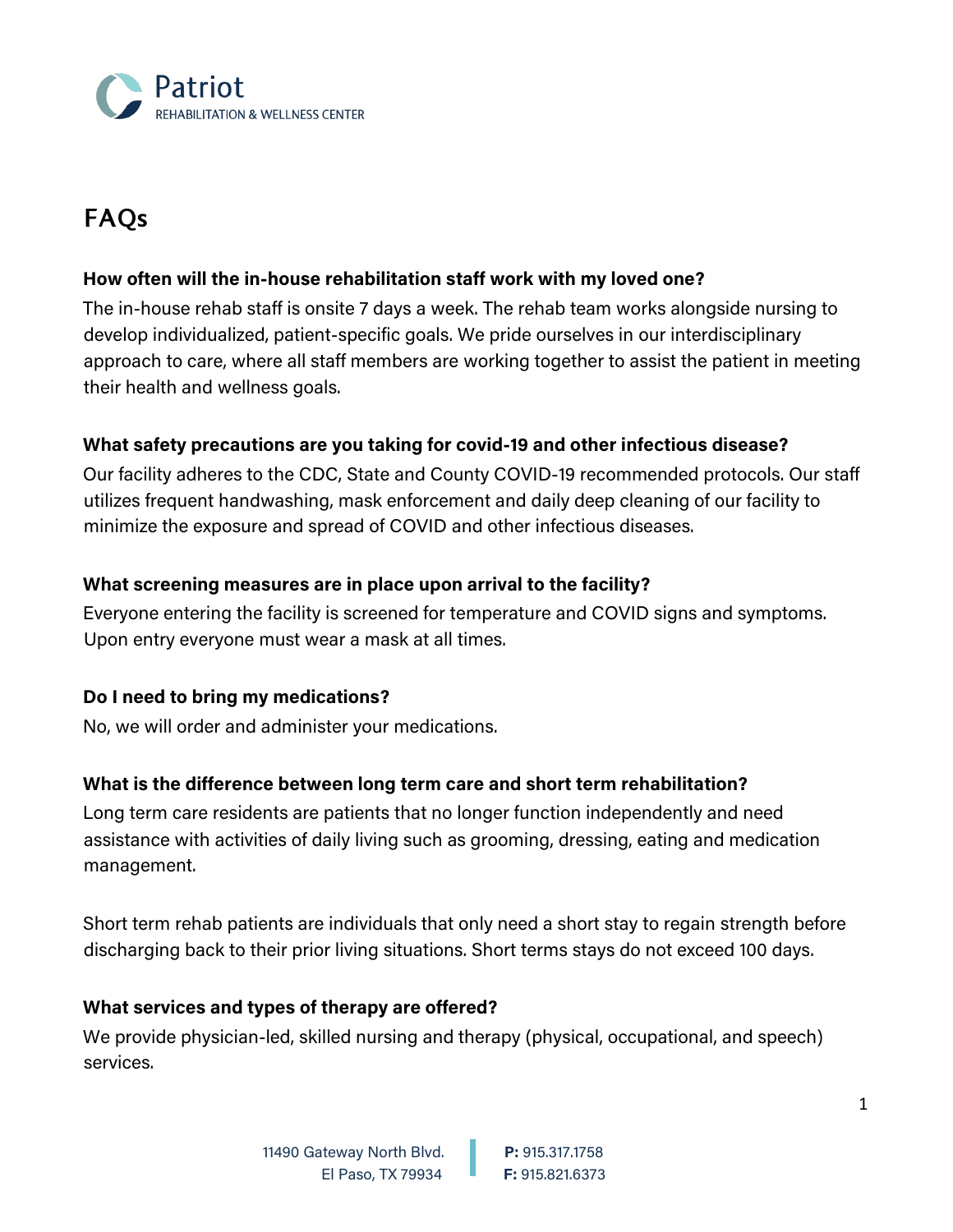

## **Who determines the length of stay and determines when you will be discharged?**

Upon admittance to our facility, our clinical staff of physicians, nurses, therapist, and a social worker will assess each patient's current level of function, prior level of function and discharge disposition. Once a complete clinical picture is gathered, a plan of care meeting will be scheduled with our clinical team, patient, and family. At this time, your plan of care will be discussed along with a projected discharge date.

## **What is a typical length of stay for short term skilled services?**

Every patient's clinical needs differ depending on their need for skilled services, an average length of stay typically ranges from 10-21 days.

# **How do I get to my off-site appointments?**

Our facility has a van that can provide transportation to off-site appointments. Scheduling with the van driver is required.

## **What activities are available?**

We pride ourselves in ensuring that our patients have multiple life-enriching activities available throughout the day and on weekends. We offer bingo, arts and crafts, exercise classes, cooking classes, and movies under the stars, just to name a few. Our activities calendar is updated monthly to ensure our patients are always participating in new and exciting activities.

## **What articles of clothing should I bring?**

Comfortable, loose-fitting clothing for 5 to 7 days. We ask that all clothes and personal belongings are labeled.

## **Are rooms private or shared?**

Most rooms are companion rooms, however semi-private and private rooms are available.

## **Can I bring my pet?**

We are a pet-friendly facility and encourage your furry friends to visit!